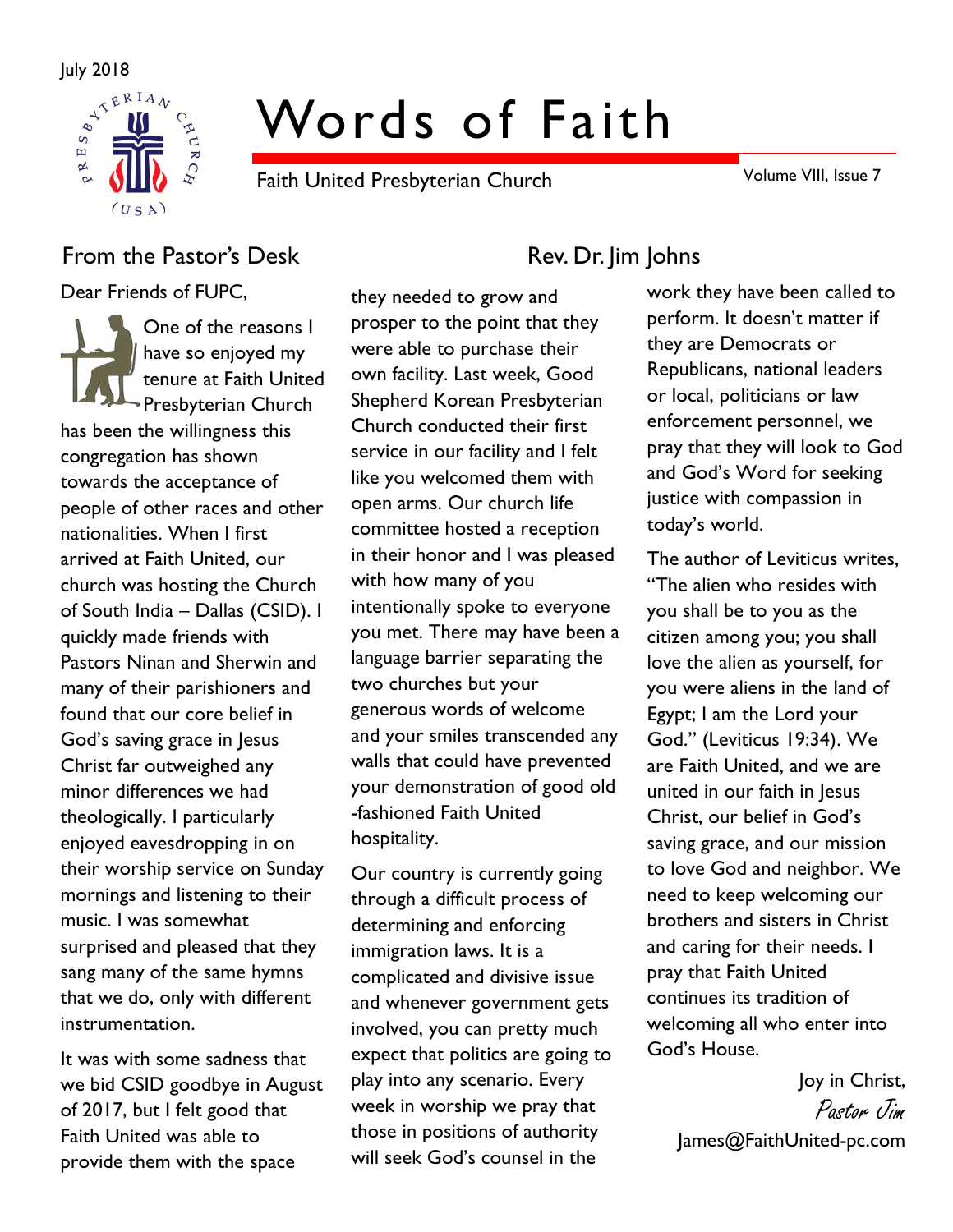# Page 2 Words of Faith

### Church Life—Movie Matinée Terrie Russell

The Church Life Committee will present a Movie Matinée on Saturday, July 28, 2018 at 2 p.m. in Fellowship Hall. The movie will be The Case for Christ. Admission is a donation of school supplies from the Cabell Elementary School (now Chapel Hill Preparatory School) supplies list. Lists will be available in the Narthex. A sign-up board will be available in the coming weeks. Please let us know how many in your party. We want to have enough popcorn, ice cream, candy, water & cokes for all. Maybe even invite a neighbor or friend!

### Outreach & Evangelism Gail Crumpler

Sack Summer Hunger—Many children receive free meals at school during the school year because the parents of these children are not able to provide healthy meals at home. Metrocrest Services has a program called Sack Summer Hunger which provides meals to these kids during the summer months. We have given \$500 to help feed these children.

SUPPLIES DONATIONS Chapel Hill Preparatory School (formerly Cabell School, name change will occur on July 1)-It's almost time to start collecting school supplies for the next school year. We start in July so the teachers will not have to purchase them during the summer. When you're out shopping, how about picking up some things from the supply list that will be available in the Narthex.

Monthly Pancake Community Breakfast—If you haven't been to the monthly breakfast, you don't know what you're missing. We really do have a good time, bonding with members and neighbors in the community, not to mention the wonderful FREE food!! Our committee works very hard to make sure you have a good experience. Our next breakfast is on July 14th. Mark you calendars and join us.

### Sunday School at FUPC

The Searchers class continues to meet at 9:30 in the Library/Resource Room. Led by Alison Meier, the class is currently using the PC(USA) curriculum for 2018: Feasting on the Word.

The Weekly Bible Study, led by Rich Lewis. They are currently doing a study of the Book of Acts. This study will continue through the summer with the exceptions of July 15 and 22 when Rich Lewis will be out of town. Meets in Double Classroom #4 at 9:30.

> The Children's classes, Good Shepherd and Following Jesus are on break for the summer season and resume on Sunday, Sept. 9.







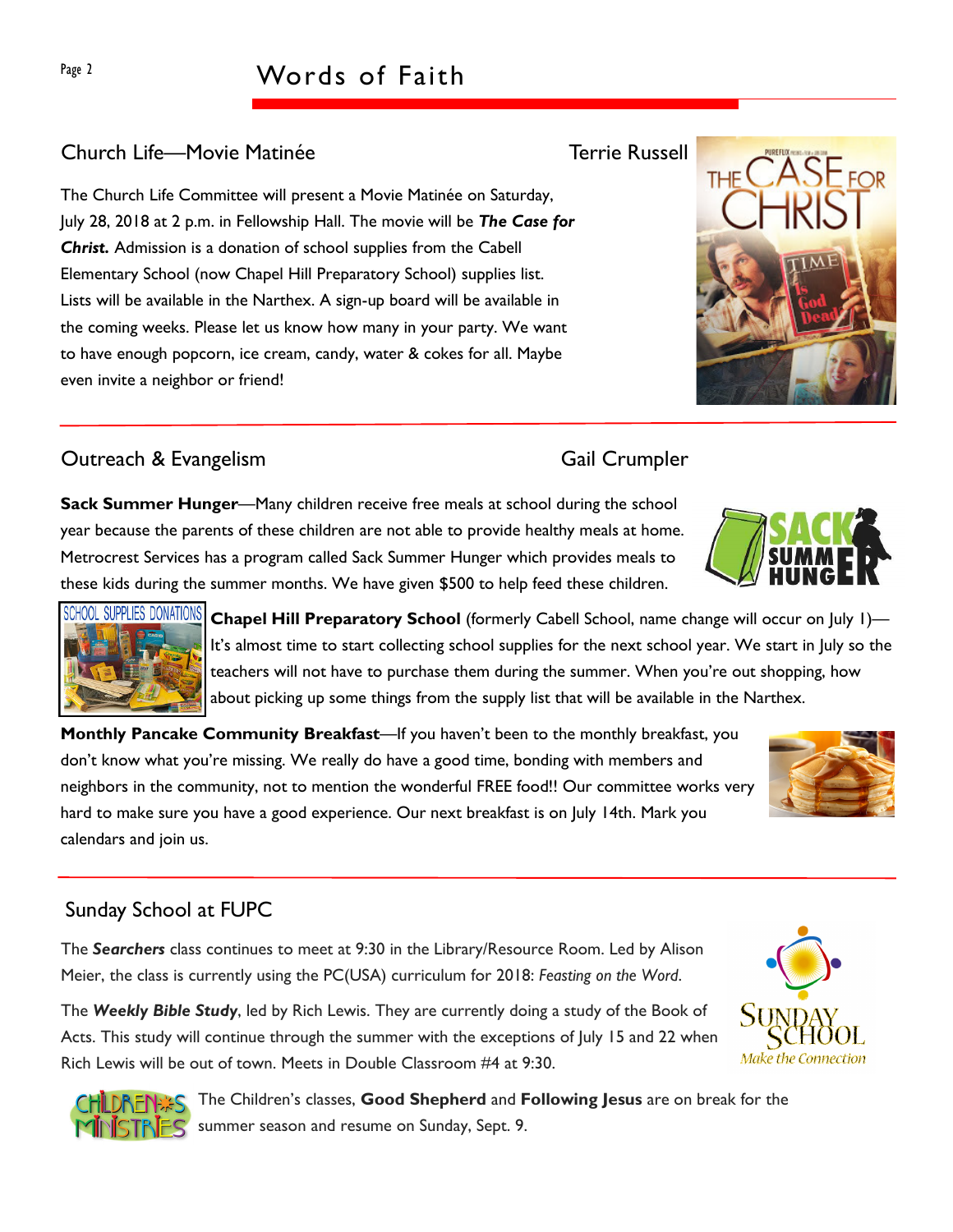### Volume VIII, Issue 7

### Happy Birthday!

### July 1

- Amanda Norman Cameron Rodriguez July 5 Gerry Shotswell July 6 July 7 July 10
- Alison Meier



### Rehab/At Home:

- ♥ Bobbie Jones
- Margaret Jones
- Anne Mobley
- Wanda Mosher
- **Freddie Simmons**

### Prayers for:

- ♥ Dale Durcholz
- **Flizabeth Hendricks**

Andrew West

George Walker

Mark Saiter

July 15

- **Ray Kirchmeyer** (David's brother)
- Sugie Maxfield
- **Betty Runkel**
- ♥ Glen Sparks
- Alan Swope
- Dennis Van Deventer
- Margaret Plunkett

### July 17

- Samantha Burkham
- Dale Durcholtz
- ※ Irene Simpson
- July 22
- Josias Reyes July 24
- Sabrina Hinely

### July 25

- Nancy Bond
- Doris Newton
- July 26
- Barbara Stein
- July 28
	- Robin Laclede



### Prayer Concerns **New Members** (5/20/18)



Frank Fehmel 3360 Whitehall Drive Dallas, TX 75229 Phone: 214-789-6108

Helen McKemie 5830 Preston Valley Drive Dallas, TX 75240 Phone: 469-600-6963

### Greeters Needed!



We need people to be greeters for the last half of the year. We are asking people to sign up for a month if you cannot be there one

week, arrange for a substitute. We ask that you be at the greeters stand from 10:30 'til 11:00 am or until relieved by Terry Stottlemyer or Dave Sloey. The only experience needed is to be able to smile and welcome people as they come in the door. A sign-up sheet is at the back of the greeter book.

### Notes & News from the Pews



We want to give an update on Sugie Maxfield. She moved to Wesleyan Assisted Living in Georgetown, TX shortly after the new year. Her new address is: 109 Estrella Crossing, #224, Georgetown, TX 78628-

6984. Her email address & phone number are unchanged, 512-868-1808, sugiemax@verizon.net. The assisted living is next door to the Independent Living community where she has lived since 2008. Her eyesight is very limited but she would love to hear from you anytime with a call or card. Thank you for keeping her in your thoughts and prayers.

Love from Sugie and her daughters

# Next newsletter is August 2018. Deadline for articles, Friday, July 20. Contact church office or Brenda

Swindle via email to

submit articles.